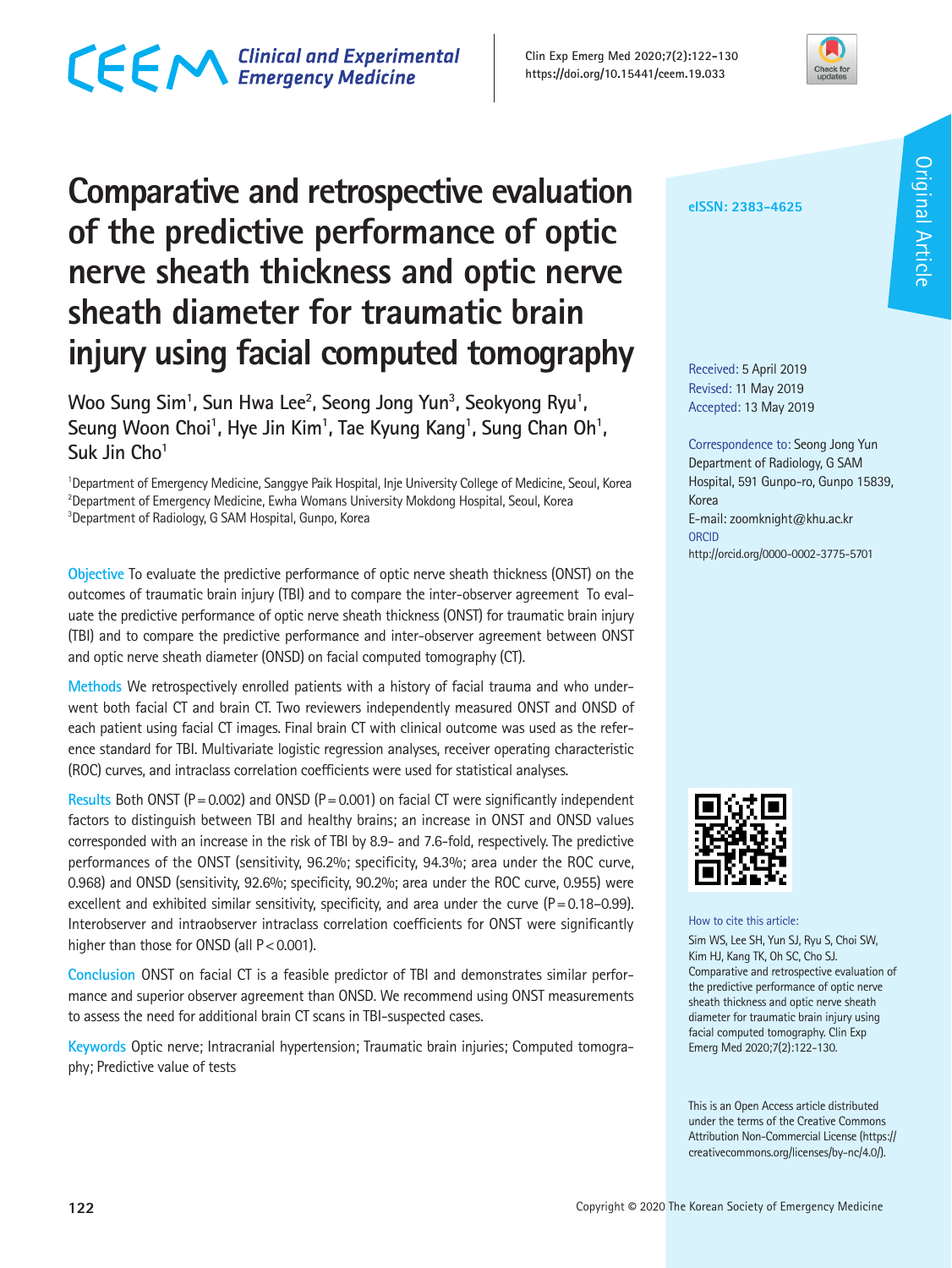### **Capsule Summary**

#### **What is already known**

*There are several reports that demonstrate measuring optic nerve sheath diameter (ONSD) plays an important role in predicting traumatic brain injury in head trauma patients.*

#### **What is new in the current study**

*In practice, measurements of ONSD in axial computed tomography (CT) images of the facial CT may differ between physicians due to individual interpretation differences and difficulty finding the optic nerve sheath in axial images. In this study, we demonstrated optic nerve sheath thickness on facial CT is a reliable and helpful predictor of traumatic brain injury and demonstrates similar performance to and superior observer agreement than ONSD.* 

### **INTRODUCTION**

Traumatic brain injury (TBI) is a common condition, resulting in approximately 1 million emergency department (ED) visits in the United States and has a mortality rate of 18.4 per 100,000.<sup>1-3</sup> Facial injury is a frequent, concomitant injury among TBI patients and shares a large number of underlying, trauma-related mechanisms.4 Several reports have indicated that facial injuries, including facial fractures, are highly associated with TBI.<sup>5,6</sup> Given this association, previous reports have also concluded that both brain and facial computed tomography (CT) scans are recommended for patients with facial injuries. $7.8$ 

Although patients suspected of TBI need a brain CT, indiscriminately and habitually prescribing both facial and brain CT scans for all trauma patients has several disadvantages, as it exposes patients to increasing amounts of radiation, consumes a clinician's time, and generates higher medical costs.9,10 Consequently, a more objective measure that could be used prior to ordering a CT scan to exclude TBI in facial injury patients would be imperative. Optic nerve sheath diameter (ONSD) measurement on CT or ultrasound, which reflects elevated intracranial pressure (ICP) in TBI patients,<sup>11-14</sup> may serve as such a measure. ONSD on facial CT has recently been demonstrated to be a feasible and reliable diagnostic parameter for TBIs.<sup>15</sup>

In practice, measurements of ONSD, alternatively known as the maximum transverse diameter of the optic nerve sheath in the axial plane, in axial CT images of the facial CT may differ between physicians due to differences in interpretation and the difficulty in finding the optic nerve sheath in the images. However, because the optic nerve and optic nerve sheath are cylindrical structures, we hypothesized here that optic nerve sheath thickness (ONST), alternatively known as the maximum height of the optic nerve sheath in the sagittal plane, on sagittal CT images of the face may also reflect elevated ICP. Additionally, we hypothesized that inter-observer agreement on ONST in sagittal CT images of the face may be superior to that of axial images.

To the best of our knowledge, no previous reports of ONST on sagittal facial CT images have been used to predict TBI. Comparative and predictive performance, or inter-observer agreement studies of ONST and ONSD on facial CT also do not exist. Therefore, the primary aim of the present study was to evaluate the predictive performance of ONST for TBI. Our second aim was to compare the predictive performance and inter-observer agreement between ONST and ONSD on facial CT.

### **METHODS**

#### **Study design**

The present study utilized a single-center, retrospective design wherein we assessed the electronic medical records (EMRs) of patients who presented in the ED demonstrating both head and facial injury and who underwent facial CT and brain CT simultaneously. The study was approved by the relevant institutional review board of Sanggye Paik Hospital (SGPAIK 2018-10-003), which waived any requirement for written informed consent due to the study's retrospective nature.

#### **Study setting and population**

This study included patients who visited a tertiary university teaching hospital from January 2018 through September 2018. Participant study inclusion criteria were 1) an age of 18 years or older and a history of a prior ED visit for head and facial injuries and 2) facial CT and brain CT performed simultaneously in the ED with results available via EMR. Participant study exclusion criteria were 1) preexisting ophthalmologic disease, such as glaucoma, that could influence ONSD or ONST results; 2) ongoing or a history of non-traumatic facial and/or brain pathology, such as stroke or brain tumor; 3) history of brain or facial surgery; or 4) incomplete EMR data (Fig. 1).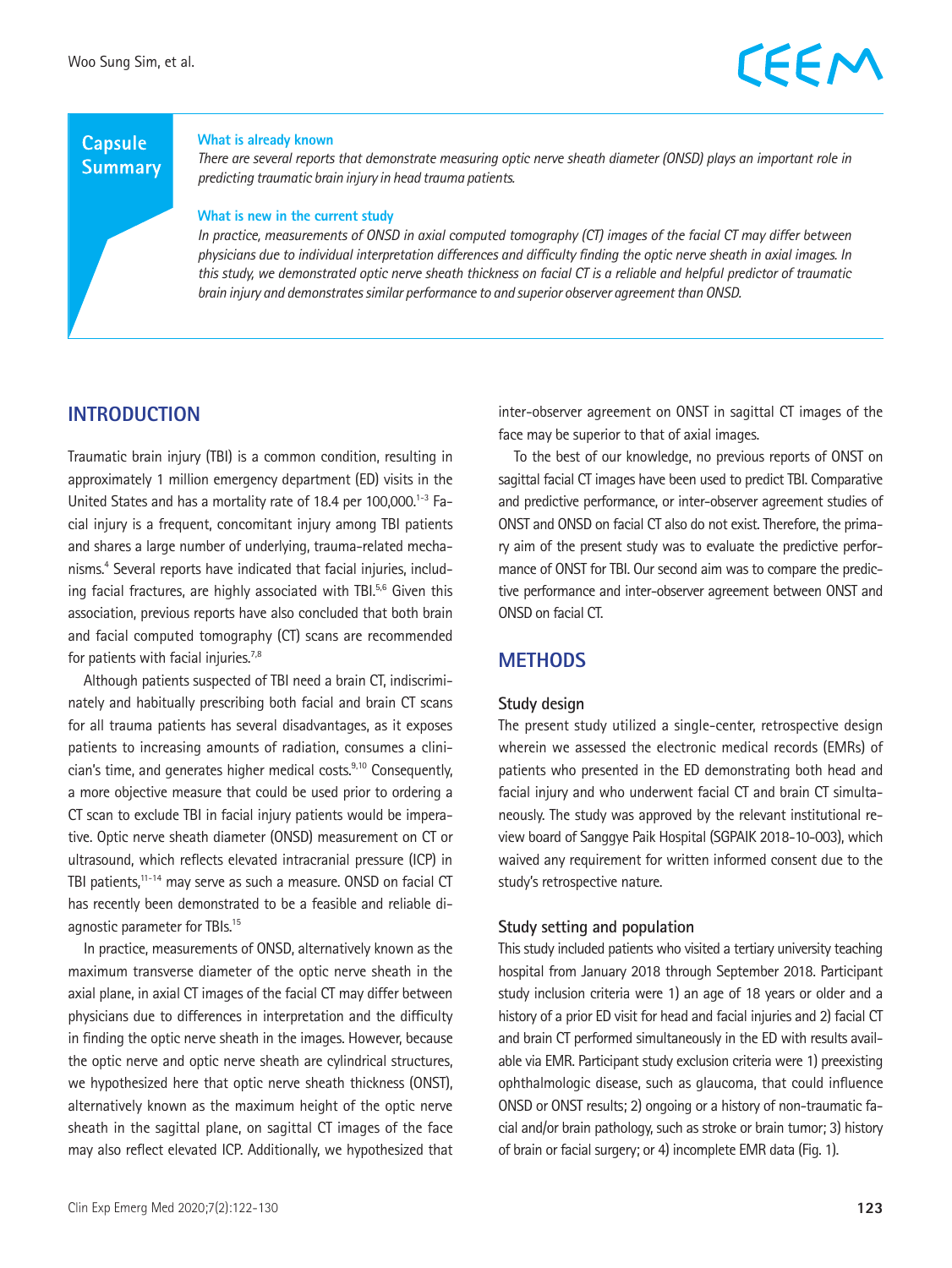# EEM



**Fig. 1.** Flowchart of patient selection. ED, emergency department; CT, computed tomography; EMR, electronic medical record; TBI, traumatic brain injury.

#### **Study protocol**

One emergency physician (EP) collected data from all eligible patients' EMRs, which were stored in a picture archiving and communication system (PACS) (Maroview 5.4, Infinitt, Seoul, Korea). The data included patient's sex, age, and Glasgow coma scale (eye opening response, verbal response, and motor response) recorded at the time of the ED visit; clinical symptoms and signs such as vomiting, seizures, and loss of consciousness; presence of intracranial hemorrhage and/or facial fractures; skull fractures and their locations.

#### **Image acquisition and ONST measurement**

Both facial and brain CT examinations were performed using a 320-slice multidetector CT scanner (Aquilion ONE Dynamic Volume CT, Toshiba Medical Systems Corporation, Otawara, Japan). Facial CT scans were reconstructed three-dimensionally (axial, sagittal, and coronal dimensions) with a series of 3-mm-thick slices parallel to the hard palate and reaching the superior border of the orbit.

All images were retrospectively and independently evaluated by two board-certified EPs who were not involved in patient selection and who were blinded to patients' final diagnoses and outcomes. ONST was measured at a distance of 3 mm, posterior to the eyeball, immediately below the sclera of the patients' left and right eyes using sagittal planes from the reconstructed sagittal plane facial CT images obtained through PACS in stack mode (Fig. 2A). ONSD was measured in the same manner but using axial plane facial CT images, also in stack mode (Fig. 2B). ONST and ONSD were measured twice by each reviewer. Window parameters included the following: window width, 60; window length, 360; and accuracy, 1 pixel with 200% enlarged plane. All measurements were made using the same window, contrast, and brightness.

### **TBI analyses and reference standards for differentiating TBI from non-TBI**

Traditionally, TBI is defined with three components, which includes its mechanism (closed vs. penetrating), clinical severity GCS (Glasgow coma scale), and structural damage. Although it is important to evaluate each of the three components, the participant's level of consciousness following medical sedation, alcohol, or drug intoxication may complicate the final diagnosis. Therefore, there is a need for objective decision modalities, such as neuroimaging (brain CT). Here, we defined TBI as positive brain CT results (TBI), which includes the presence of intracranial hemorrhage on brain CT. Alternatively, a negative CT result (non-TBI) included the absence of intracranial hemorrhage on brain CT without any development of new symptoms.

Reference standards, to differentiate between TBI and non-TBI, were constructed from brain CT results with clinical progress notes after a period of at least one month. The reference standards were determined by one senior board-certified EP and one board-certified radiologist who were not involved in patient selection and image analysis. They confirmed presence or absence of an abnormal high-attenuated lesion in the brain by consensus.

#### **Data analyses**

Pearson's correlations were used to evaluate the correlation coefficients (*r*) between ONST and ONSD. A P-value below 0.20 indicated no correlation, 0.21–0.40 indicated a weak correlation, 0.41–0.60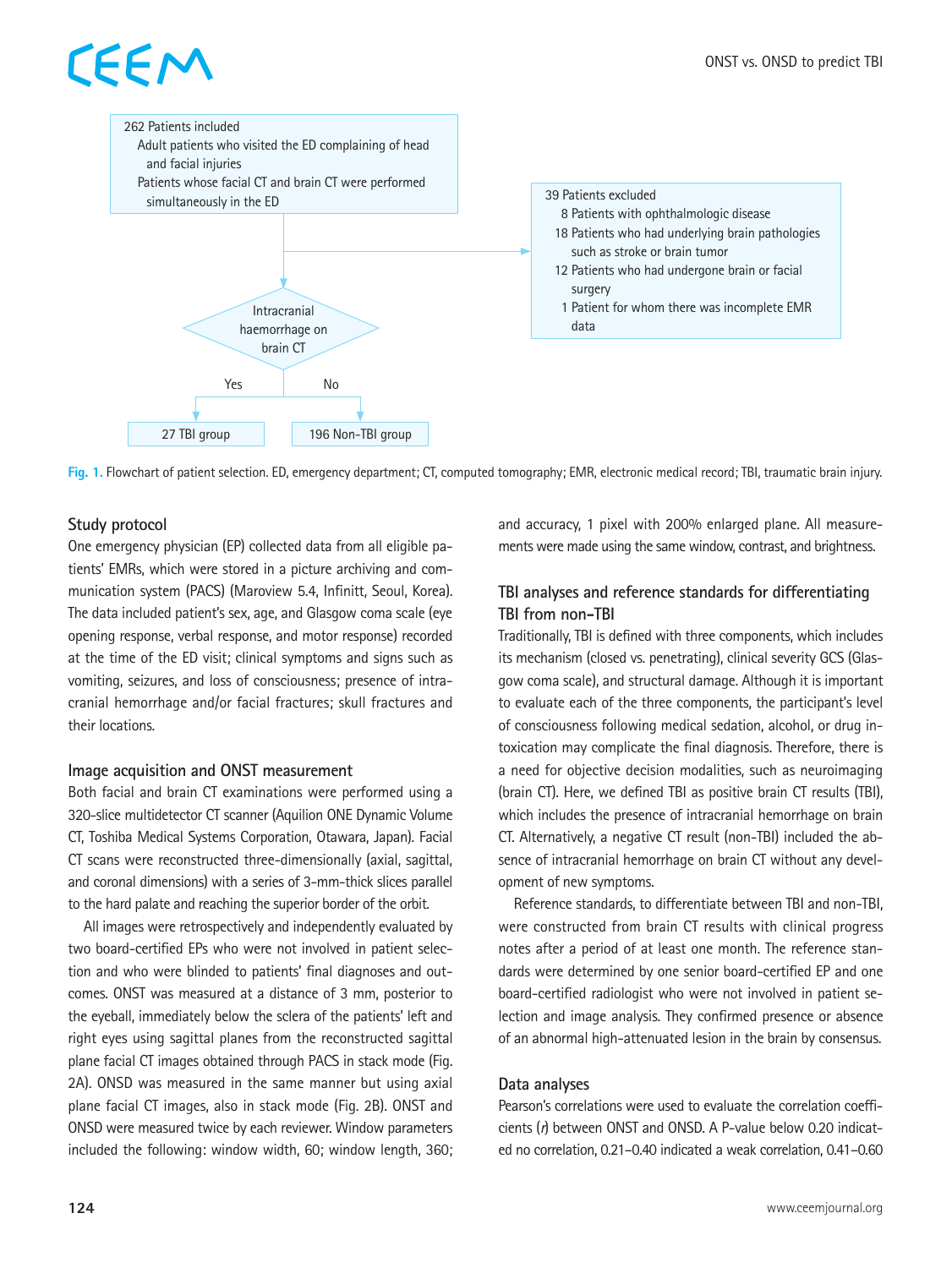

**Fig. 2.** Use of sagittal (A) and axial (B) noncontrast facial computed tomography images to measure the optic nerve sheath thickness (ONST) and optic nerve sheath diameter (ONSD). (A) ONST (arrows) is defined as the thickness of the optic nerve sheath 3 mm posterior to the globe (point). ONST can be evaluated on single sagittal image. (B) ONSD (arrowheads, left and right) was defined as the transverse diameter of the optic nerve sheath 3 mm posterior to the globe (point). ONSD cannot be evaluated on a single axial image owing to partial volume artifact. G, globe.

indicated a moderate correlation, 0.61–0.80 indicated a high correlation, and 0.81 or more indicated a very high correlation. The mean differences for measured ONST values were also plotted against measured ONSD values using the Bland-Altman plot. Multivariate logistic regression analyses were applied to determine which of the independent facial CT factors were relevant to the differential diagnosis of a positive CT scan using data from reviewer 1 (the more senior EP). Multivariate logistic regression analyses were conducted on those variables which were found to be statistically significant according to the univariate analyses. Adjusted odds ratios (ORs) and 95% confidence intervals (CIs) were generated from multivariate analyses. A receiver operating characteristic curve analysis, which includes the cut-off values for optimal area under the curve (AUC), sensitivity, and specificity, was performed to evaluate the predictive performance of ONST and ONSD via facial CT for TBI. An optimal cut-off value was defined as the point at which the value of "sensitivity+specificity-1" was at a maximum (Youden's index). Furthermore, intraclass correlation coefficients (ICCs) with 95% CIs were calculated to determine interobserver and intraobserver agreement levels. ICCs of 0–0.20 indicated poor agreement, 0.21–0.40 indicated fair agreement, 0.41–0.60 indicated moderate agreement, 0.61–0.80 indicted good agreement, and 0.81–1.00 indicated excellent agreement. DeLong's test was applied to compare the predictive performance and ICCs between ONST and ONSD. All statistical analyses were performed using MedCalc ver. 12.3.0 (MedCalc Software, Mariakerke, Belgium). A Pvalue <0.05 was considered statistically significant.

**Table 1.** Patient demographic characteristics and results of univariate analysis

| <b>Characteristics</b>          | Total<br>$(n=223)$ | Positive CT<br>$(n=27)$ | <b>Negative CT</b><br>$(n = 196)$ | P-value        |
|---------------------------------|--------------------|-------------------------|-----------------------------------|----------------|
| Sex, male                       | 142                | 17                      | 125                               | 0.89           |
| Age                             | $52.9 \pm 19.8$    | $53.3 \pm 20.1$         | $52.2 \pm 20.8$                   | 0.80           |
| Onset to ED visit (day)         | $2.7 \pm 3.5$      | $2.5 \pm 3.1$           | $3.1 \pm 3.5$                     | 0.40           |
| Diabetic mellitus               | 14(4.9)            | 4(14.8)                 | 10(5.1)                           | 0.13           |
| Hypertension                    | 32(14.3)           | 7(25.9)                 | 25(12.8)                          | 0.13           |
| Glasgow coma scale<br>$\geq 13$ | 213 (95.5)         | 21(77.8)                | 192 (98.0)                        | $< 0.001a^{1}$ |
| Seizure<br>Yes                  | 7(3.1)             | 1(3.7)                  | 6(3.1)                            | 0.68           |
| Vomiting<br>Yes                 | 71 (31.8)          | 6(22.2)                 | 65 (33.2)                         | 0.35           |
| Loss of consciousness<br>Yes    | 73 (32.7)          | 6(22.2)                 | 67 (34.2)                         | 0.30           |
| ONST on facial CT               | $4.4 \pm 0.3$      | $5.0 \pm 0.3$           | $4.2 \pm 0.1$                     | < 0.001        |
| ONSD on facial CT               | $4.0 \pm 0.2$      | $4.2 \pm 0.4$           | $3.9 \pm 0.2$                     | < 0.001        |

Values are presented as mean±standard deviation or number (%).

CT, computed tomography; ED, emergency department; ONST, optic nerve sheath thickness; ONSD, optic nerve sheath diameter.

### **RESULTS**

#### **Baseline characteristics**

A total of 223 patients were included in the present study and their baseline characteristics are presented in Table 1. The mean patient age was 52.9 (range, 18 to 87 years) and 63.7% of pa-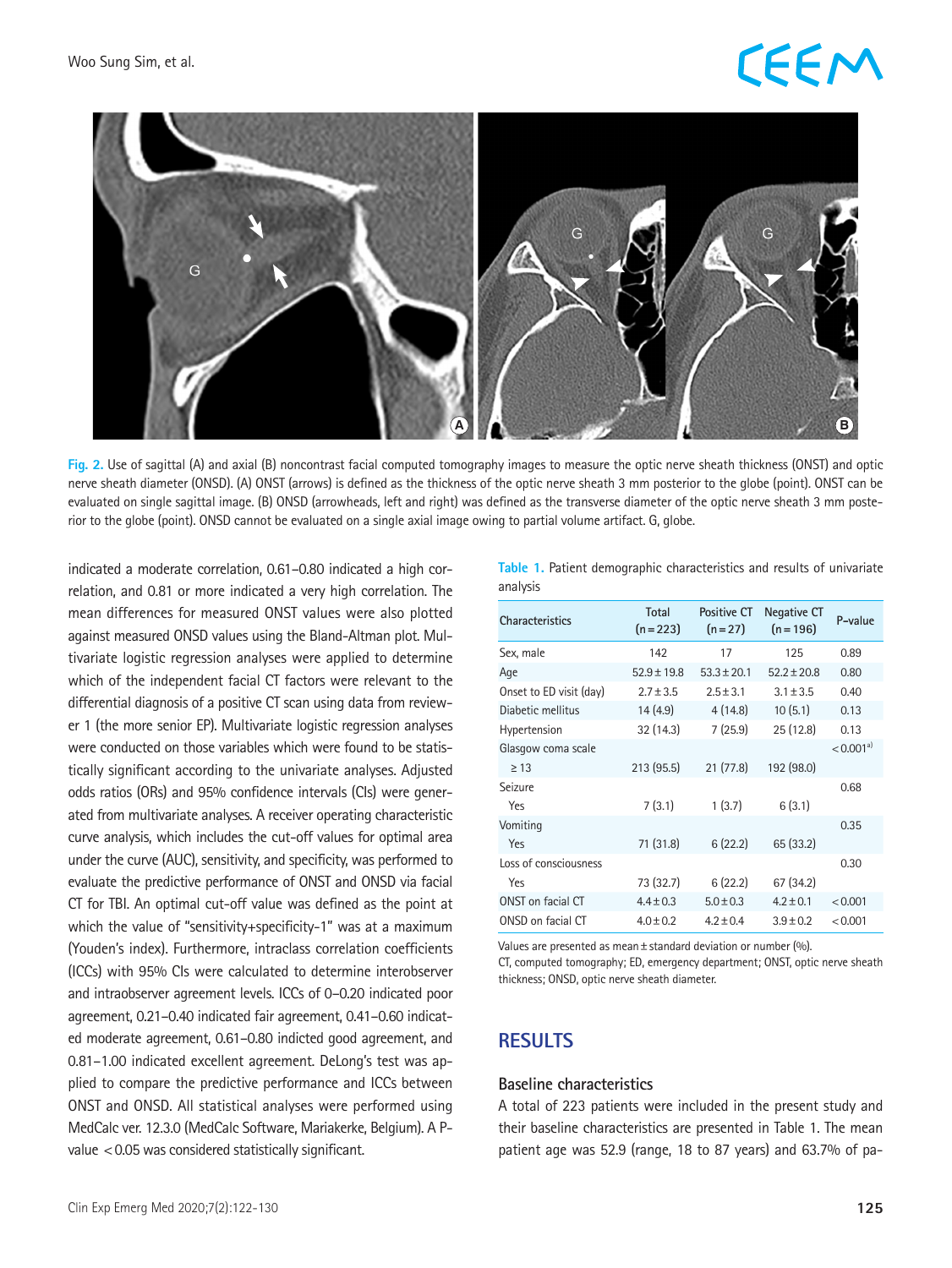tients were men. Intracranial hemorrhage was diagnosed in 27 patients (12.1%) according to the reference standard. The mean time from the onset of symptom was 2.7 days (range, 0 to 14 days). The mean interval between patients' ED visit and CT was 1.1 hours (range, 0 to 3 hours) and the mean interval between facial CT and brain CT was 3.5 hours (range, 0 to 7 hours).

#### **Correlations between ONST and ONSD**

According to reviewer 1, the mean ONST and ONSD values on facial CT were  $4.4 \pm 0.3$  and  $4.0 \pm 0.2$  mm, respectively (Fig. 3A). According to reviewer 2, the mean ONST and ONSD values on facial CT were  $4.3 \pm 0.2$  and  $3.9 \pm 0.2$  mm, respectively (Fig. 3B). Correlation analyses between their paired measurements (e.g., ONST for reviewer 1 vs. ONSD for reviewer 1) revealed a strong correlation (reviewer 1, *r*=0.865; reviewer 2, *r*=0.899) (Fig. 3A, B). Crosslinked comparisons (e.g., between ONST for reviewer 1 vs. ONSD for reviewer 2) also revealed strong correlations (*r*=0.843–0.880) (Fig. 3C, D).

#### **Factors influencing positive or negative brain CT scan diagnoses**

Among the clinical variables assessed here, the Glasgow coma scale score most significantly discriminated between the positive and negative brain CT scan groups (P<0.001). Facial-CT results of both ONST and ONSD also significantly differed between the two groups (P<0.001 for both). ONST and ONSD on facial CT were significantly higher for the positive brain CT scan group than for the negative brain CT scan group (Table 2).

Multivariate logistic regression analyses revealed that ONST  $(P=0.002)$  and ONSD  $(P=0.001)$  on facial CT were significant, in-



**Fig. 3.** Bland-Altman plots show the mean differences between optic nerve sheath thickness (ONST) and optic nerve sheath diameter (ONSD). All Bland-Altman plots show a direct proportional relationship between ONST and ONSD and similar mean differences between ONST and ONSD (approximately 0.4). (A) Relationship between ONST for reviewer 1 (ONST\_R1) and ONSD for reviewer 1 (ONSD\_R1). (B) Relationship between ONST for reviewer 2 (ONST\_ R2) and ONSD for reviewer 2 (ONSD\_R2). (C) Relationship between ONST\_R1 and ONSD\_R2. (D) Relationship between ONST\_R2 and ONSD\_R1. SD, standard deviation.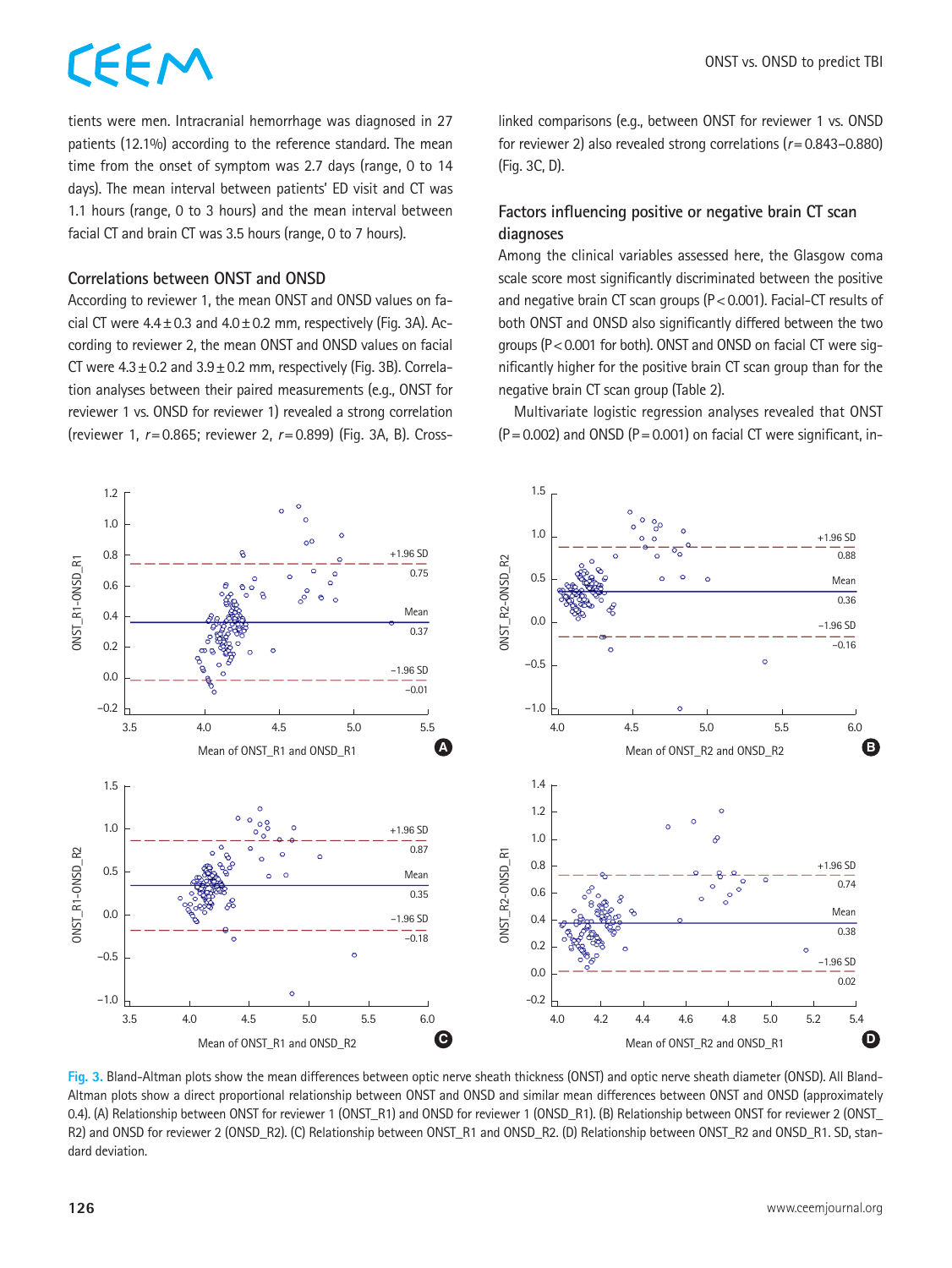**Table 2.** Multivariate analysis of variables discriminating between positive CT scans and negative CT scans

|                    | B   | Odds ratio (95% CI) | P-value |
|--------------------|-----|---------------------|---------|
| Glasgow coma scale | 1.2 | $3.3(0.1 - 35.8)$   | 0.53    |
| ONST on facial CT  | 89  | $6.3(2.8-32.9)$     | 0.002   |
| ONSD on facial CT  | 7.6 | $6.8(3.5-32.2)$     | 0.001   |

CT, computed tomography; B, regression coefficient; CI, confidence interval; ONST, optic nerve sheath thickness; ONSD, optic nerve sheath diameter.

dependent factors for discriminating between the positive and negative brain CT scan groups. Increase in the value of ONST and ONSD on facial CT, correlated with an increase in the risk for TBI by 6.8-fold and 6.3-fold, respectively (Table 2). However, Glasgow coma scale scores were not significantly related to these incidences.

#### **Predictive performance of ONST and ONSD for TBI**

At the ONST cut-off value of 4.5 mm, the AUC was highest (0.968), with 96.2% sensitivity and 94.3% specificity (Table 3). Furthermore, AUC was also the highest (0.955) at the ONSD cut-off value of 4.1 mm, with 92.6% sensitivity and 90.2% specificity.

With regards to the predictive performances of the ONST and ONSD, the sensitivity, specificity, and AUC of ONST were comparatively higher than those of ONSD; however, these differences were not significant (sensitivity,  $P = 0.99$ ; specificity,  $P = 0.18$ ; AUC,  $P = 0.73$ .

#### **Interobserver and intraobserver agreements**

The interobserver (between reviewers 1 and 2) and intraobserver agreements (between first and second measurements for each reviewer) for ONST on facial CT were excellent (ICC range, 0.932 to 0.956). The interobserver and intraobserver agreements for ONSD on facial CT were good to excellent (ICC range, 0.782 to 0.827). A comparison of interobserver and intraobserver ICCs between ONST and ONSD on facial CT, showed that ICCs for ONST were significantly higher than for those for ONSD (all  $P < 0.001$ ).

### **DISCUSSION**

Here, we demonstrated that both ONST on sagittal facial CT images and ONSD on axial facial CT images are feasible screening tools for the prediction of TBI in both facial and head injury patients. Additionally, the predictive performances of ONST and ONSD were excellent and showed similar sensitivities, specificities, and AUCs. However, levels of interobserver and intraobserver agreement for ONST were significantly higher than those for ONSD. Based on these results, we contend that ONST via sagittal facial

|      | Cut-off<br>value (mm) | Sensitivity<br>$(95% \text{ Cl})$ | Specificity<br>$(95% \text{ Cl})$ | AUC.<br>$(95% \text{ Cl})$                            |
|------|-----------------------|-----------------------------------|-----------------------------------|-------------------------------------------------------|
| ONST | 4.5                   |                                   |                                   | 96.2 (79.6-100) 94.3 (92.3-100) 0.968 (0.935-0.987)   |
| ONSD | 4.1                   |                                   |                                   | 92.6 (74.0-99.9) 90.2 (85.3-93.9) 0.955 (0.919-0.978) |

CT, computed tomography; CI, confidence interval; AUC, area under the receiver operating characteristic curve; ONST, optic nerve sheath thickness; ONSD, optic nerve sheath diameter.

CT images might be readily used as a CT-based screening tool for determining patient candidacy for further brain CT scans.

The optic nerve connects the eyeball to the cranium directly, running posterior-centrally and dorsally, towards the optic chiasm. It is surrounded by the optic nerve sheath, which is filled with cerebro spinal fluid (CSF) and directly communicates with the subarachnoid space, thus demonstrating elevation of the ICP due to increased pressure enlarging the ONSD.16-18 Considering this anatomy, images of the optic nerve sheath were obtained obliquely rather than horizontally, in facial CTs performed parallel to the hard palate and reaching the superior border of the orbit. However, this may not allow us to visualize the entire optic nerve sheath (Fig. 2B). Moreover, it may be difficult to distinguish the ocular muscles and ophthalmic artery from the optic nerve for EPs if they are not fully visualized.<sup>19</sup> However, sagittal images are reconstructed at a right angle to axial images, which often indicates that the optic nerve sheath clearly also includes the optic nerve.

Previously, an enlarged ONSD on brain CT was taken as an independent, predictive factor for mortality, poor prognosis, and the severity of a TBI.<sup>20,21</sup> However, interrater variance between EPs depends on their experience in measuring ONSDs using ultrasound.22-24 In one report, the ICCs between emergency medicine residents and fellowship-trained EPs were 0.5 and 0.73, respectively, indicating experience-dependent improvements in reliability. Furthermore, the ICC of all EPs was found to be 0.54. In the present study, although we didn't evaluate the ICC of emergency medicine residents, the ICC of ONST on facial CT was found to be over 0.9, which is remarkably high.<sup>19</sup> Additionally, we previously demonstrated that the ONSD on facial CT had a feasible predictive performance in identifying TBI.<sup>15</sup> Here, we found no difference between ONSD and ONST on facial CT. Furthermore, the ICC between both EPs was large and statistically significant.

Physical and neurological examinations have limited scope to differentiate between facial bone fractures and TBI; however, this does not mean that all facial trauma patients need additional brain CT to exclude brain pathology from the final diagnosis. Additional radiologic evaluations, such as brain CT, may be required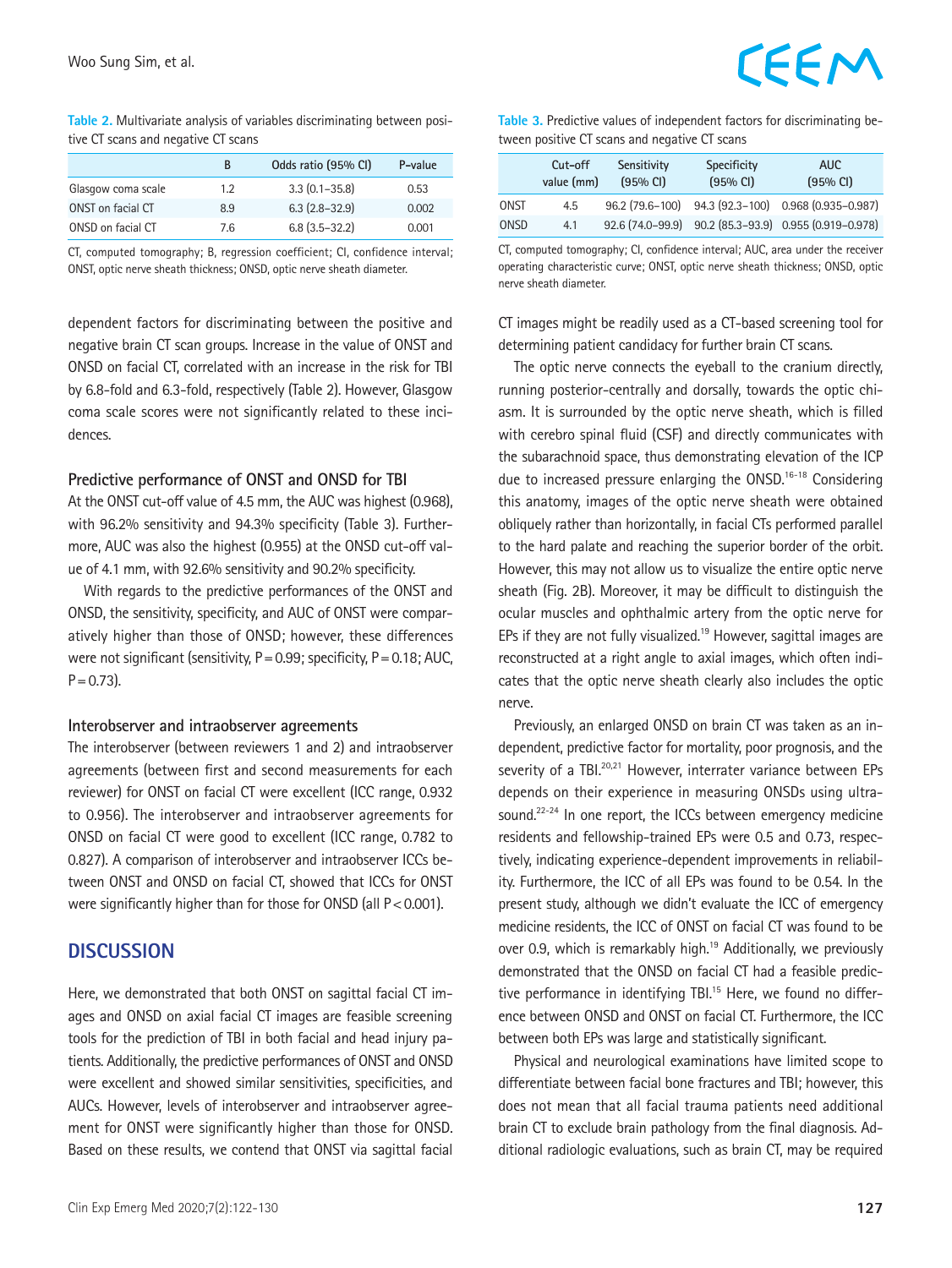in patients with suspected TBI to fully and objectively evaluate their facial and head injuries.<sup>25,26</sup> However, in patients without suspected TBI, additional radiologic evaluation may not be required, because of the risk of increased radiation exposure, especially among vulnerable patients such as children and pregnant women, followed by an increase in medical costs.<sup>27,28</sup> Although the Canadian head CT rule and the New Orleans Criteria offer some guidelines, they primarily rely on additional methods to support the evaluation of TBIs. $29-31$  Hence, when a patient presents with facial trauma, which is common among TBI patients, measuring both ONSD and ONST may prove necessary to help clinicians decide whether to request additional brain CTs. Based on the results of the present study, we recommend that ONST on sagittal facial CT images be assessed prior to prescribing any additional brain CT, especially when novice EPs are involved in the patient's care.

To the best of our knowledge, no previous studies have used ONST of facial CT to screen for TBI. Furthermore, the additional medical costs associated with multiple CT scans represents another area of concern among EPs. Although neurological symptoms such as an altered mental state, vomiting, and amnesia may be present in these cases, brain hemorrhage, which is vital to understanding the patient's condition, may not be observed on a brain CT alone. This study provides some indications in the form of evidence, which can be used to justify ordering a brain CT in TBI cases. This information may assist EPs in deciding the necessity of these additional tests and expenses, and warn them about the possible occurrence of an underlying problem, such as hemorrhage or neurologic complications.

Apart from its significant benefits to the scientific community, the present study also has several limitations. First, it is subject to selection bias because it was conducted at a single center and with a retrospective design. However, we did include a relatively large number of TBI patients (whose ONST and ONSD were measured via CT). Second, we did not evaluate the ICC between EPs with different experience (e.g. residents vs. attending EP) and patient results. Several previous reports have indicated a mean intraobserver variance of 0.1–0.2 mm and a mean interobserver variance of 0.2–0.3 mm.<sup>32-34</sup> Third, we did not evaluate the relationship between ONST and ICP, and between ICP and cases with TBI. ONSD is a well-known non-invasive estimator of ICP.<sup>35,36</sup> Thus, we hypothesized that ONST may have a good correlation with elevated ICP (>20 mmHg). However, the presence of TBI does not necessarily mean that ICP is elevated (especially in mild TBI). Thus, the cut-off value of ONST for prediction of TBI in the present study may not be the same ONST cut-off value for the prediction of elevated ICP. Finally, we did not compare the diameter of the ONST on facial and brain CTs. At our institution, 3D reconstruction is routinely performed for facial CTs but not brain CT, thus, a comparison between sagittal facial and brain CT images was impossible, but future studies might take this approach. Furthermore, although we show that the thickness of the ONST on sagittal images might be useful in predicting TBI, additional measurements might expand the usefulness of facial CT. Since no additional measures were taken in the present study, future studies might consider taking this approach in order to expand on the work presented here. Largescale, prospective, multicenter studies are required to confirm the results presented here before they are generalized or codified as clinical recommendations.

In conclusion, ONST on facial CT is a reliable and helpful predictor of TBI, demonstrating similar performance to and observer agreements superior to ONSD. Therefore, we recommend using ONST measurements to assess whether additional brain CT scans are necessary in TBI-suspected cases.

## **CONFLICT OF INTEREST**

No potential conflict of interest relevant to this article was reported.

### **REFERENCES**

- 1. Ghajar J. Traumatic brain injury. Lancet 2000;356:923-9.
- 2. Cole TB. Global road safety crisis remedy sought: 1.2 million killed, 50 million injured annually. JAMA 2004;291:2531-2.
- 3. Jager TE, Weiss HB, Coben JH, Pepe PE. Traumatic brain injuries evaluated in U.S. emergency departments, 1992-1994. Acad Emerg Med 2000;7:134-40.
- 4. Langlois JA, Rutland-Brown W, Thomas KE. Traumatic brain injury in the United States: emergency department visits, hospitalizations, and deaths. Atlanta, GA: Centers for Disease Control and Prevention; National Center for Injury Prevention and Control; 2006.
- 5. Kraus JF, Rice TM, Peek-Asa C, McArthur DL. Facial trauma and the risk of intracranial injury in motorcycle riders. Ann Emerg Med 2003;41:18-26.
- 6. Kloss F, Laimer K, Hohlrieder M, et al. Traumatic intracranial haemorrhage in conscious patients with facial fractures--a review of 1959 cases. J Craniomaxillofac Surg 2008;36:372-7.
- 7. Huang LK, Wang HH, Tu HF, Fu CY. Simultaneous head and facial computed tomography scans for assessing facial fractures in patients with traumatic brain injury. Injury 2017;48: 1417-22.
- 8. Lee HJ, Kim YJ, Seo DW, et al. Incidence of intracranial injury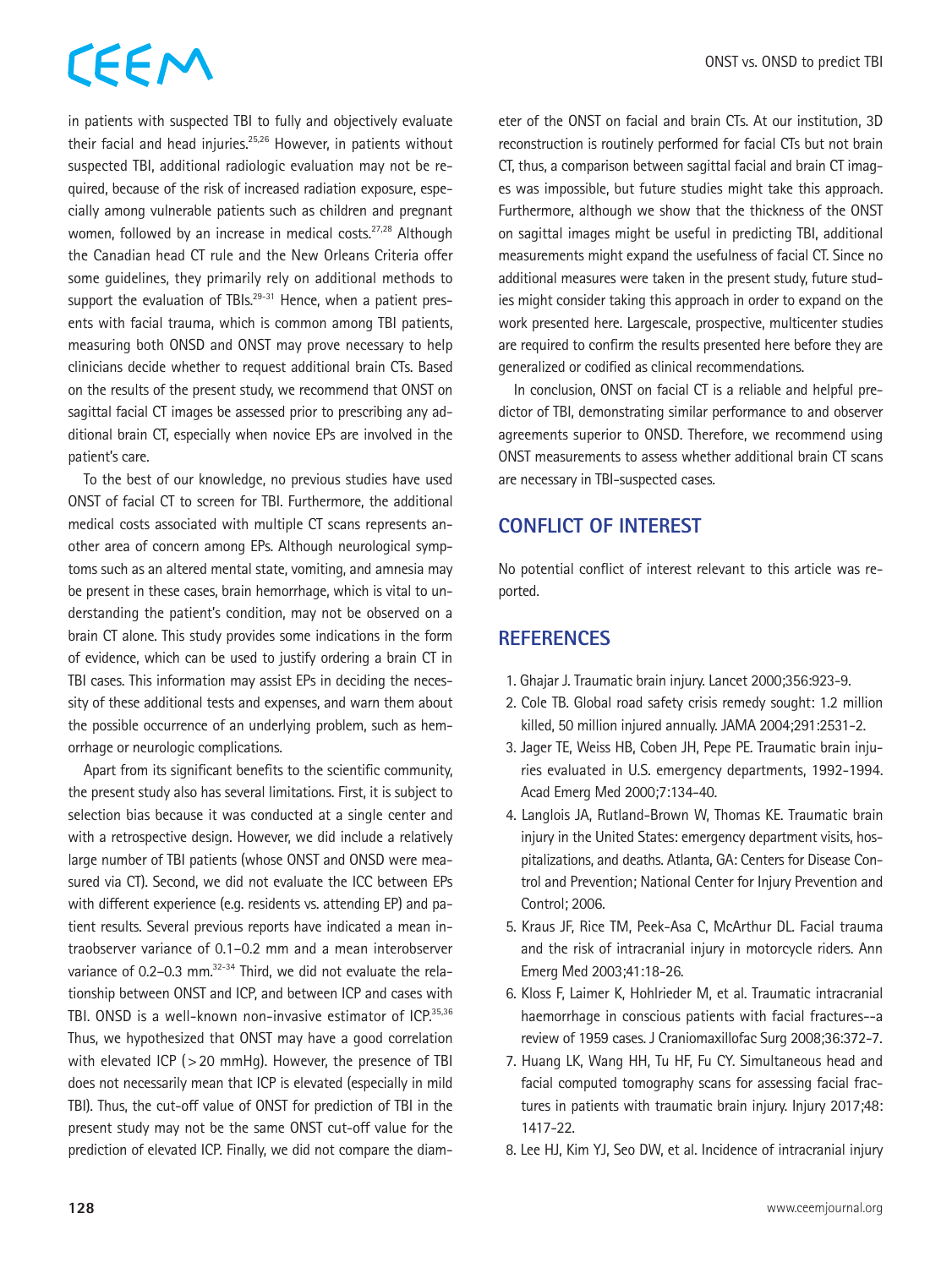in orbital wall fracture patients not classified as traumatic brain injury. Injury 2018;49:963-8.

- 9. Lee SH, Yun SJ, Ryu S, et al. Brain computed tomography compared with facial 3-dimensional computed tomography for diagnosis of facial fractures. J Pediatr 2017;184:32-7.
- 10. Ryu J, Yun SJ, Lee SH, Choi YH. Screening of pediatric facial fractures by brain computed tomography: diagnostic performance comparison with facial computed tomography. Pediatr Emerg Care 2018 Jan 23. [https://doi.org/10.1097/PEC.000000](https://doi.org/10.1097/PEC.0000000000001397) [0000001397.](https://doi.org/10.1097/PEC.0000000000001397)
- 11. Raffiz M, Abdullah JM. Optic nerve sheath diameter measurement: a means of detecting raised ICP in adult traumatic and non-traumatic neurosurgical patients. Am J Emerg Med 2017; 35:150-3.
- 12. Komut E, Kozacı N, Sonmez BM, et al. Bedside sonographic measurement of optic nerve sheath diameter as a predictor of intracranial pressure in ED. Am J Emerg Med 2016;34:963-7.
- 13. Kimberly HH, Shah S, Marill K, Noble V. Correlation of optic nerve sheath diameter with direct measurement of intracranial pressure. Acad Emerg Med 2008;15:201-4.
- 14. Yesilaras M, Kilic TY, Yesilaras S, Atilla OD, Oncel D, Camlar M. The diagnostic and prognostic value of the optic nerve sheath diameter on CT for diagnosis spontaneous subarachnoid hemorrhage. Am J Emerg Med 2017;35:1408-13.
- 15. Lee SH, Yun SJ. Optic nerve sheath diameter on facial CT: a tool to predict traumatic brain injury. Eur J Trauma Emerg Surg 2018 Oct 15. https://doi.org/10.1007/s00068-018-1035-3.
- 16. Vilensky J, Robertson W, Suarez-Quian CA. The clinical anatomy of the cranial nerves: the nerves of "on Olympus towering top". Ames, IA: Wiley-Blackwell; 2015.
- 17. Selhorst JB, Chen Y. The optic nerve. Semin Neurol 2009;29: 29-35.
- 18. Sheth S, Branstetter BF 4th, Escott EJ. Appearance of normal cranial nerves on steady-state free precession MR images. Radiographics 2009;29:1045-55.
- 19. Oberfoell S, Murphy D, French A, Trent S, Richards D. Interrater reliability of sonographic optic nerve sheath diameter measurements by emergency medicine physicians. J Ultrasound Med 2017;36:1579-84.
- 20. Legrand A, Jeanjean P, Delanghe F, Peltier J, Lecat B, Dupont H. Estimation of optic nerve sheath diameter on an initial brain computed tomography scan can contribute prognostic information in traumatic brain injury patients. Crit Care 2013;17:R61.
- 21. Das SK, Shetty SP, Sen KK. A novel triage tool: optic nerve sheath diameter in traumatic brain injury and its correlation to Rotterdam computed tomography (CT) scoring. Pol J Radiol 2017;82:240-3.
- 22. Dubourg J, Javouhey E, Geeraerts T, Messerer M, Kassai B. Ultrasonography of optic nerve sheath diameter for detection of raised intracranial pressure: a systematic review and metaanalysis. Intensive Care Med 2011;37:1059-68.
- 23. Hansen HC, Helmke K. Validation of the optic nerve sheath response to changing cerebrospinal fluid pressure: ultrasound findings during intrathecal infusion tests. J Neurosurg 1997; 87:34-40.
- 24. Frumin E, Schlang J, Wiechmann W, et al. Prospective analysis of single operator sonographic optic nerve sheath diameter measurement for diagnosis of elevated intracranial pressure. West J Emerg Med 2014;15:217-20.
- 25. Puljula J, Cygnel H, Makinen E, et al. Mild traumatic brain injury diagnosis frequently remains unrecorded in subjects with craniofacial fractures. Injury 2012;43:2100-4.
- 26. Powell JM, Ferraro JV, Dikmen SS, Temkin NR, Bell KR. Accuracy of mild traumatic brain injury diagnosis. Arch Phys Med Rehabil 2008;89:1550-5.
- 27. Pearce MS, Salotti JA, Little MP, et al. Radiation exposure from CT scans in childhood and subsequent risk of leukaemia and brain tumours: a retrospective cohort study. Lancet 2012;380: 499-505.
- 28. Linet MS, Slovis TL, Miller DL, et al. Cancer risks associated with external radiation from diagnostic imaging procedures. CA Cancer J Clin 2012;62:75-100.
- 29. Stein SC, Fabbri A, Servadei F, Glick HA. A critical comparison of clinical decision instruments for computed tomographic scanning in mild closed traumatic brain injury in adolescents and adults. Ann Emerg Med 2009;53:180-8.
- 30. Papa L, Stiell IG, Clement CM, et al. Performance of the Canadian CT Head Rule and the New Orleans Criteria for predicting any traumatic intracranial injury on computed tomography in a United States Level I trauma center. Acad Emerg Med 2012;19:2-10.
- 31. Tan DW, Lim AME, Ong DY, et al. Computed tomography of the head for adult patients with minor head injury: are clinical decision rules a necessary evil? Singapore Med J 2018;59: 199-204.
- 32. Soldatos T, Karakitsos D, Chatzimichail K, Papathanasiou M, Gouliamos A, Karabinis A. Optic nerve sonography in the diagnostic evaluation of adult brain injury. Crit Care 2008;12:R67.
- 33. Ballantyne SA, O'Neill G, Hamilton R, Hollman AS. Observer variation in the sonographic measurement of optic nerve sheath diameter in normal adults. Eur J Ultrasound 2002;15:145-9.
- 34. Bauerle J, Lochner P, Kaps M, Nedelmann M. Intra- and interobsever reliability of sonographic assessment of the optic nerve sheath diameter in healthy adults. J Neuroimaging 2012;